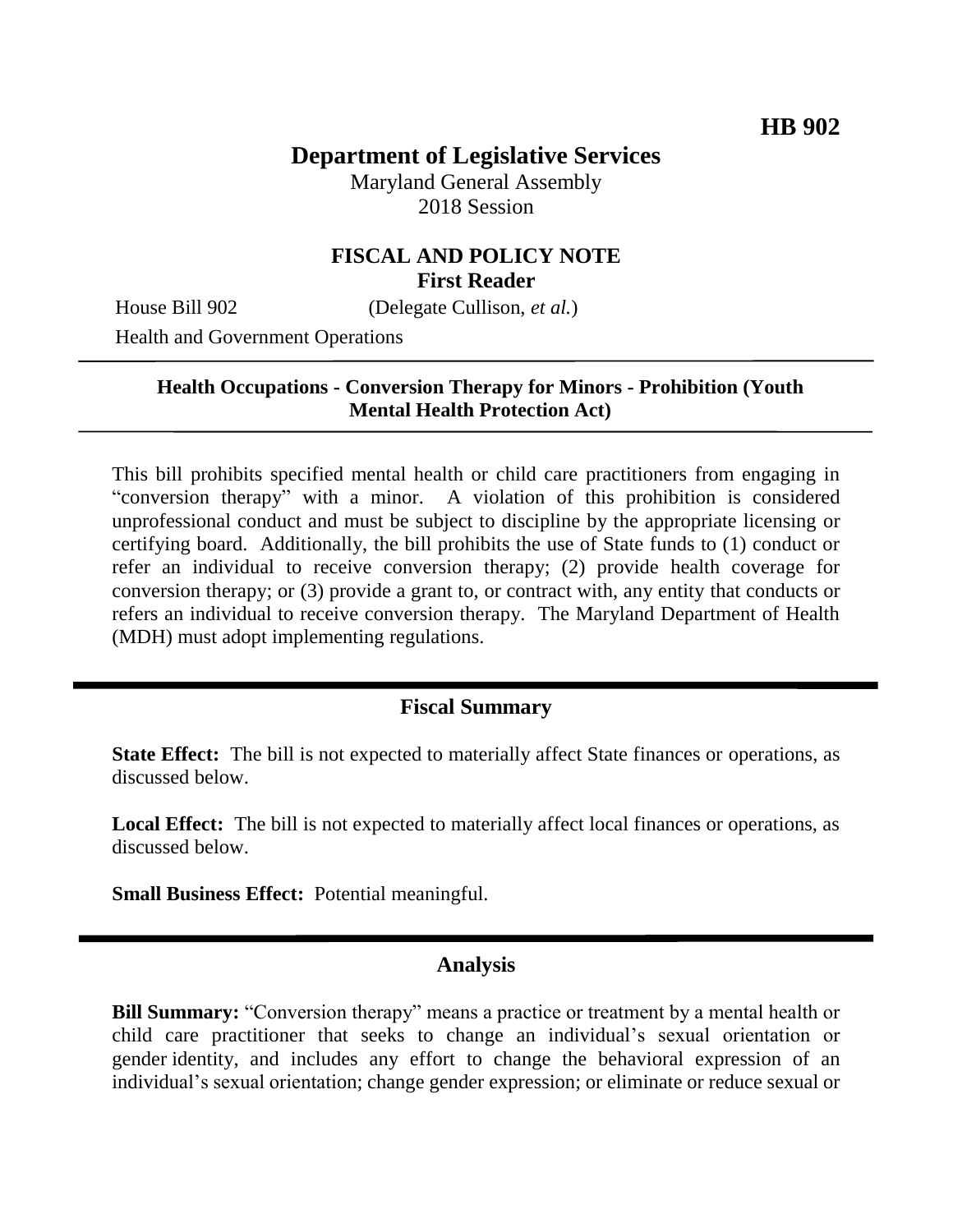romantic attractions or feelings toward individuals of the same gender. The definition does not include specified practices, including sexual-orientation neutral interventions to prevent or address unlawful conduct or unsafe sexual practices and that do not seek to change sexual orientation or gender identity.

"Mental health or child care practitioner" means a practitioner licensed or certified by the State Board of Physicians; the State Board of Professional Counselors and Therapists; the State Board of Examiners of Psychologists; the State Board of Social Work Examiners; and the State Board for Certification of Residential Child Care Program Professionals. The definition also includes any other practitioner who is licensed or certified to provide counseling by the practitioner's board.

**Current Law/Background:** According to a January 2018 report from The Williams Institute at the University of California Los Angeles School of Law, approximately 698,000 lesbian, gay, bisexual, or transgender (LGBT) adults have received conversion therapy in the United States, including about 350,000 LGBT adults who received treatment as adolescents. Additionally, approximately 20,000 LGBT youth (ages 13 to 17) are estimated to receive conversion therapy from a licensed health care professional before the age of 18.

According to The Williams Institute, conversion therapy has been practiced in the United States for over a century. Conversion therapy involves a range of techniques; talk therapy is the most common technique, but other more physical treatments are also used (*e.g*., aversion treatments). Several professional associations, including the American Medical Association, the American Psychological Association, and the American Academy of Pediatrics, have issued statements opposing the use of conversion therapy.

A federal bill, the Therapeutic Fraud Prevention Act, was introduced in April 2017. The bill prohibits conversion therapy from being provided in exchange for monetary compensation and prohibits associated advertisements.

According to the Movement Advancement Project, as of February 2018, nine states (California, Connecticut, Illinois, Nevada, New Jersey, New Mexico, Oregon, Rhode Island, and Vermont) and the District of Columbia have banned conversion therapy for minors.

**State Fiscal Effect:** The Department of Budget and Management advises that the State Employee and Retiree Health and Welfare Benefits Program does not cover conversion therapy services. Medicaid also does not cover these services.

The State Board of Physicians advises that it has not received complaints regarding conversion therapy, but that if such a complaint was received, the board would investigate

HB 902/ Page 2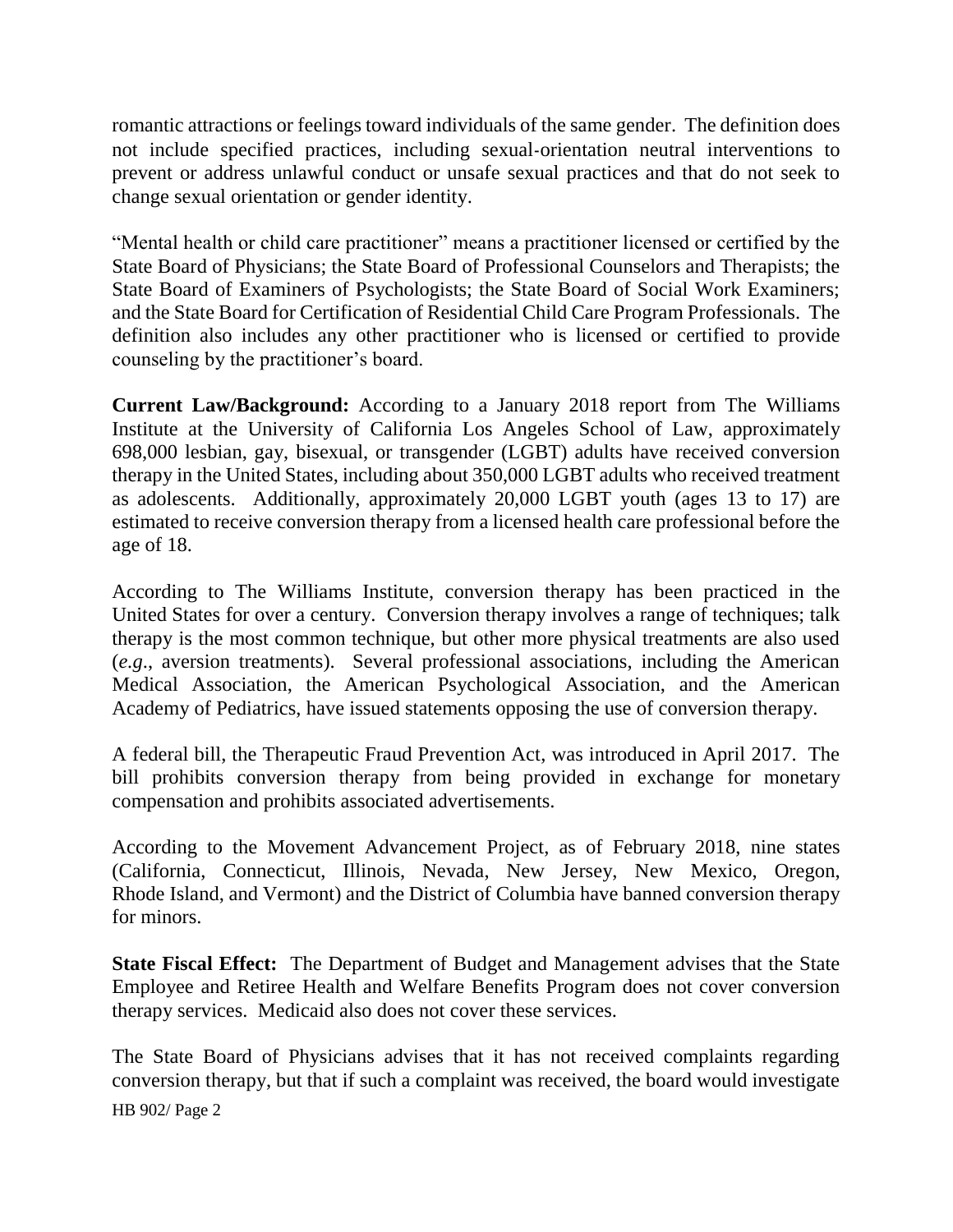the complaint as a possible standard of care violation through the board's disciplinary proceedings (which includes peer review procedures). The State Board of Professional Counselors and Therapists also advises that the board has not received complaints regarding this practice, although it is not specifically prohibited by the Maryland Professional Counselors and Therapists Act or board regulations.

Several health occupations boards, including the State Board of Physicians, the State Board of Professional Counselors and Therapists, the State Board of Examiners of Psychologists, and the State Board of Social Work Examiners, are authorized to impose disciplinary fines in addition to or in lieu of certain disciplinary action. Such fines are remitted to the general fund. Thus, to the extent these health occupations boards receive complaints and impose disciplinary fines against licensees as a result of the bill, general fund revenues may increase minimally. Any additional disciplinary proceedings can likely be handled with existing resources.

MDH can adopt implementing regulations with existing resources.

**Local Fiscal Effect:** The Maryland Association of County Health Officers advises that local health departments (LHDs) do not provide conversion therapy as it is not a recommended or accepted practice. Thus, the bill does not affect LHD finances or operations.

**Small Business Effect:** Potential meaningful for mental health or child care practitioners that offer conversion therapy. The bill explicitly prohibits the practice of conversion therapy with minors under State law and subjects specified practitioners to discipline for the practice by the appropriate licensing or certifying board. The bill also prohibits the award of State funds or contracts to entities that provide or refer individuals for such services.

## **Additional Information**

#### **Prior Introductions:** None.

**Cross File:** SB 1028 (Senator Madaleno, *et al.*) - Education, Health, and Environmental Affairs.

**Information Source(s):** Maryland Association of County Health Officers; Maryland Commission on Civil Rights; Maryland State Department of Education; Department of Budget and Management; Maryland Department of Health; Department of Juvenile Services; The Williams Institute; The Movement Advancement Project; Department of Legislative Services

HB 902/ Page 3